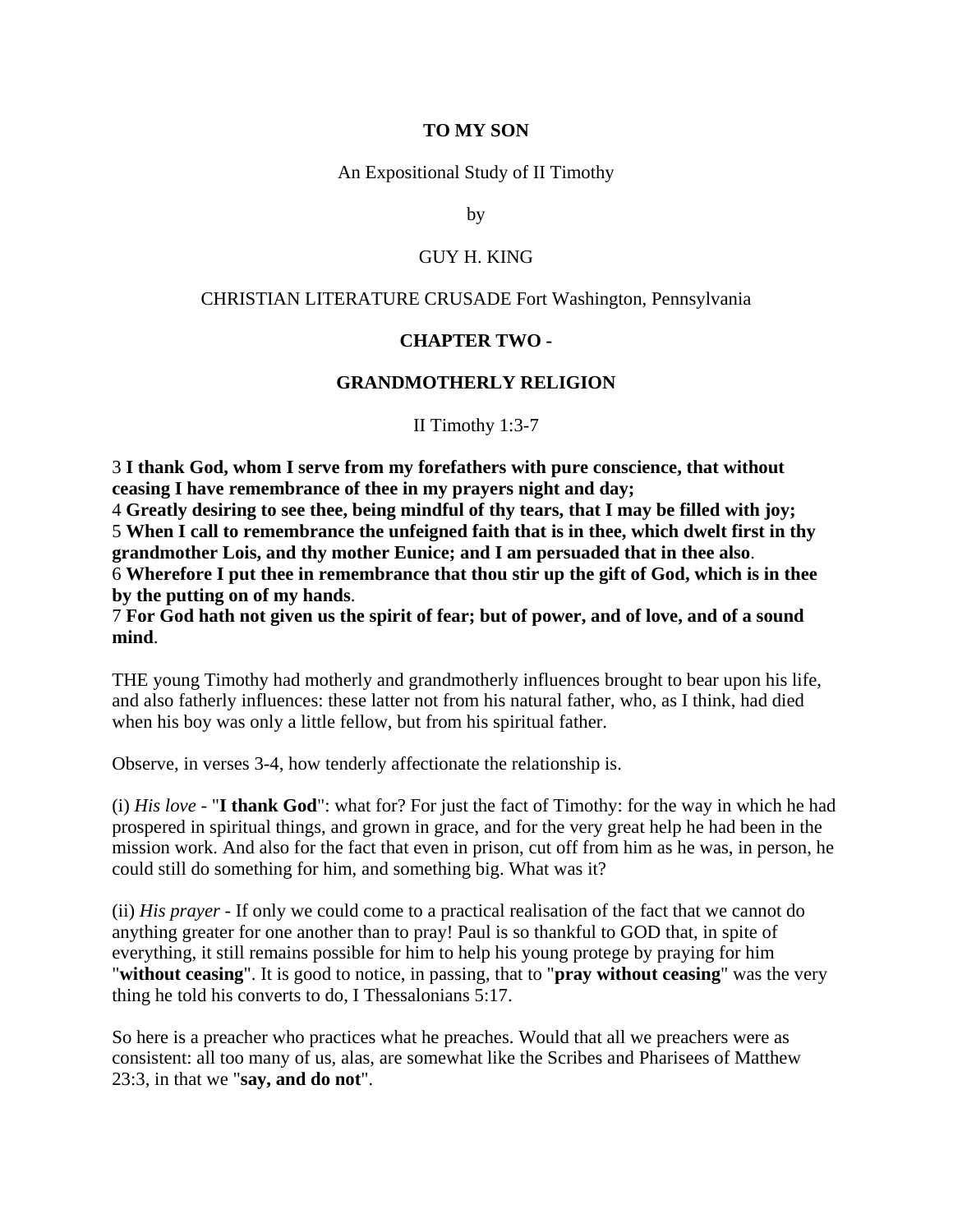To do anything, even to pray, "**without ceasing**" - with the exception of breathing - seems an impossibility; but an old papyrus letter dug up from ancient Eastern sands helps us to get the meaning. I expect you know that these excavations have, through an inspired discovery of the late Professor Deissmann, thrown a flood of light upon the nature and meaning of the New Testament Greek.

In one such, the writer complains of an "incessant cough" - meaning, of course, not that the poor man barked without stopping, but with constant recurrence. It is the same word as Paul uses, and which indicates not that he is continually at it, without interruption, but that he is constantly at it, whenever he gets the chance.

(iii) *His longing* - is another thing that we find so pathetic here. "**Greatly desiring to see thee**"; the last sight he had had of him, the young man was in "tears" at his friend's departure, and Paul, who was aware that he must soon depart this life altogether, would so love to see him just once more- "**do thy diligence to come shortly unto me**", he will write presently, 4:9. Timothy, too, would so love such a meeting.

(iv) *His joy* - in his "**son**" is evident; indeed, he is "**filled with joy**" at the recollection of his "**faith**". He recollects the very day when he led this boy to CHRIST, and recalls his advancement in the SPIRIT, as convincing testimony to the reality of his conversion. All this is in the forefront of the apostle's mind; but in the background is -

(v) *His anxiety*- lest, after all, this humanly timid young man should fail before the onslaughts of persecution, or sink beneath the weight of the burdens of his pastoral duties. So all the wealth of this big fatherly heart surrounds the youthful warrior in the fight; but our present study is to stress a grandmotherly influence. Paul, in effect, goes the length of congratulating Timothy that his faith is the very same as his grandmother's!

I wonder what the moderns will say to that? Doubtless they will impatiently assure us that those old "Gospel Bells" are cracked long since. Atonement, reconciliation, propitiation, redemption, Blood, salvation, and such like - cracked bells! Well, as somebody said some while since, the way to tell whether they are cracked or not is to ring them. In very truth, those who do ring them, instead of merely discussing them, find that the old sweet music is in them still, and that there's no appeal like the old peal.

Or, taking a different line, our modern friends will say that these ancient Bells need re-casting; we want something more up-to-date; if you must keep to these old-world conceptions, at least let us have them in a more present-day dress; drop the out-worn, and out-moded, phraseology. That sounds reasonable enough; but the trouble is that in translating these old truths into new language, something of the old truth is so often found to be sacrificed.

In trying to say the same thing in different words, you discover that you haven't said the same thing after all.

Anyhow, the keen, philosophically-minded, university-trained intellect of Paul was all in favour of what we have called Grandmotherly Religion. Some of its features are hinted at in our passage.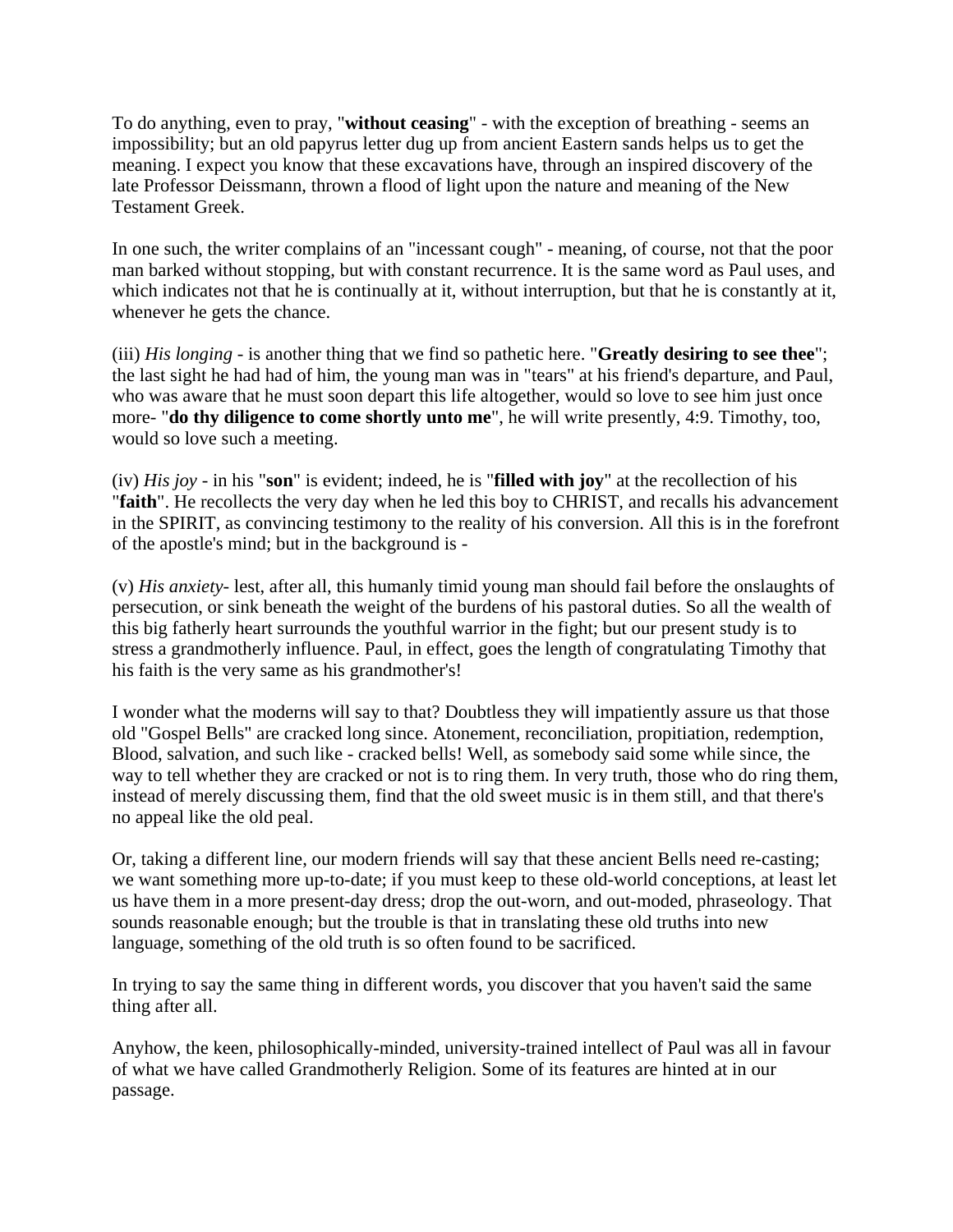# **THERE WAS A FAITHFULNESS ABOUT IT**

### "**The unfeigned faith**," says Paul.

(a) *The genuine article* - not merely of the head, but of the heart; not just an intellectual acceptance, nor a creedal assent, but a complete trust of heart and whole being.

(b) Faith is variously set forth. You will be familiar with that description of it in Hebrews 11:1 - "**Now faith is the substance of things hoped for, the evidence of things not seen**". Or, in Samuel Taylor Coleridge's couplet

> "Faith is an affirmation, and an act, That bids eternal truth be present fact."

(c) The late Handley Moule says, speaking more particularly, that "for Paul, faith means faith in CHRIST". Yes, as we said earlier, he always runs beyond, and behind, things, to the Person.

(d) It is worth noticing that this quality is spoken of here as having "**dwelt**" in them - as if it were not just a visitor, but a resident; not merely a fair-weather friend, departing in foul.

Some of us Christians seem to lose all our faith when the storms of life overtake us - when trouble comes, or pain, or loss, or bereavement, or failure, or anxiety, or distress, faith in Him seems to leave us; we read of those who, in such sad circumstances, have lost their faith. The children at a Sunday-school treat were given as they went home, an orange, an apple, a bag of sweets, and a text card: Mary's text was "**Have faith in God**," Mark 11:22.

As she got on to her bus, a sudden gust of wind blew the card out of her hand. "Oh," she said, "stop the bus, I've lost my Faith in GOD!" Enough to stop any bus!

But do not let any gust of ill fortune deprive you of your faith in Him. Verily, it is in the storm that faith should stand us in such good stead. Yet we let it go - just when it could be such a help! Do you recall how when, in the boat, the MASTER had stilled the tempest, He said to the disciples (Luke 8:25), "**Where is your faith?**" It had gone a-walking, when its presence would have proved such a stand-by.

(e) This faith in Him should be both initial and continual - that first act of trust which, by His infinite grace, makes us His and makes Him ours: and then the attitude of trust which, according to His purpose, is to be the secret, and principle, of our daily Christian life. Not only are we "**saved**" by faith, as Ephesians 2:8 teaches us, but also "**we walk by faith**," as we learn from 2 Corinthians 5:7.

Such a faith is one of the fundamental characteristics of this Grandmotherly Religion which we are contemplating: faith in Him and faithfulness to Him - a simple trust; a stedfast fidelity. "**The unfeigned faith**", which was the common property of this godly family, and which, please GOD, is shared, with all its attendant blessings, by every reader. And then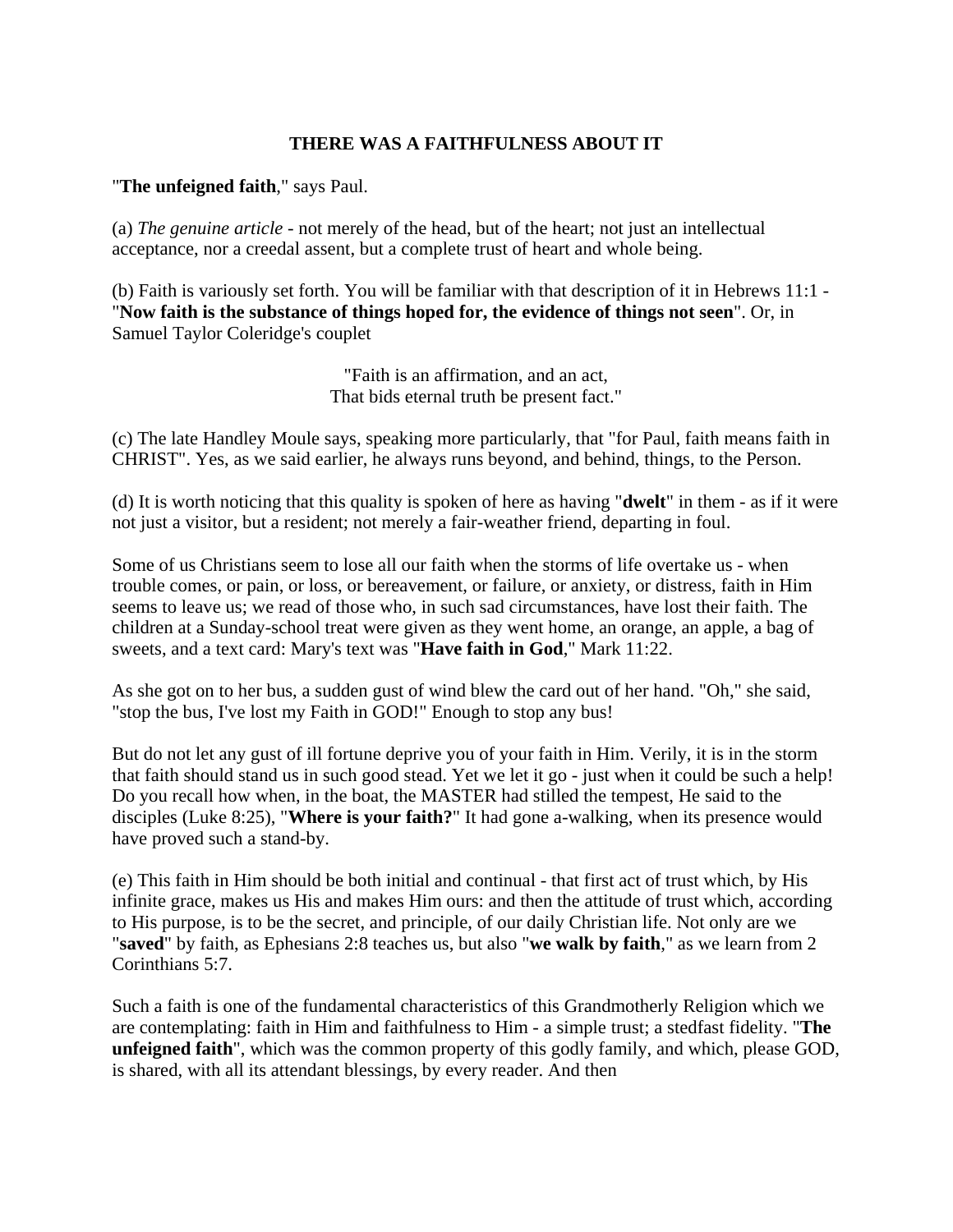### **THERE WAS A FRUITFULNESS ABOUT IT**

This was no sterile religion. James 2:20 has told us that "**faith without works is dead**" - and in this old-world faith there is a multitude of works to establish the claim that it is very much alive. The MASTER said, in Matthew 7:20, "**by their fruits ye shall know them**" - and here we find such an abundance, and such an excellence, of fruit as to make it clear that this is the real thing.

Let us look at one matter that seems to underlie our present passage, namely:

(a) *The fruit of personal contagiousness* - the faith is passed on from one to another, one "catches" it from another; and that is a true mark and sign of spiritual life.

### (i) "**First in thy grandmother Lois**" - I wonder how she got it?

Was she a fruit of Paul's ministry? We do not know; but I hazard the suggestion that she was already a believer when the apostle first visited her home town of Lystra. Perhaps, indeed, she was one of that first number of "**about three thousand**" who found CHRIST on the day of Pentecost. After all, that group consisted of people gathered at Jerusalem for the Feast from far and near, and when it was over they scattered again, returning to their homes, some of them at long distances.

How often, for instance, have people discussed how there came to be a church in Rome. Well, but Acts 2:10 tells us that there were "**strangers of Rome**" on the Pentecostal occasion. What is more likely than that some of those were amongst the converts? And then they would go back to their own city and "infect" others for CHRIST.

So the little church would begin with the little company, perchance even the solitary individual, who had caught the faith that day in Jerusalem.

There is a very interesting description given to us, in Acts 21:16, of a Christian named Mnason of Cyprus; it calls him "**an old disciple**", and the word used does not confine itself simply to his accumulation of years, like, for example, that one we have already noted in Philemon 9, in which the apostle is named "**Paul the aged**". The HOLY SPIRIT's word about Mnason is one that would not be an error to think of the phase as "an original disciple" - another of the Pentecostal fruits, I suggest. Or was he one of the Master's own results during His ministry? I wonder, then, if this old lady Lois belonged to the same class?

Certainly among those attending the Feast were "**dwellers**" in many of the districts neighbouring on her own. Of course, the important thing is, not how she came to know the SAVIOUR, but the fact that she did so come to know Him.

Still, it is interesting to see the way people find their way to Him.

(ii) "**And thy mother Eunice**" - I think I can see how it happened to her. Old lady Lois returns home a converted woman; and her faith being of a healthy quality, she longs to win others for the MASTER. But where shall she begin, whom shall she try first? Why, in her own home, of course: her daughter, Eunice. If only she can win her, what a difference it will make to the home.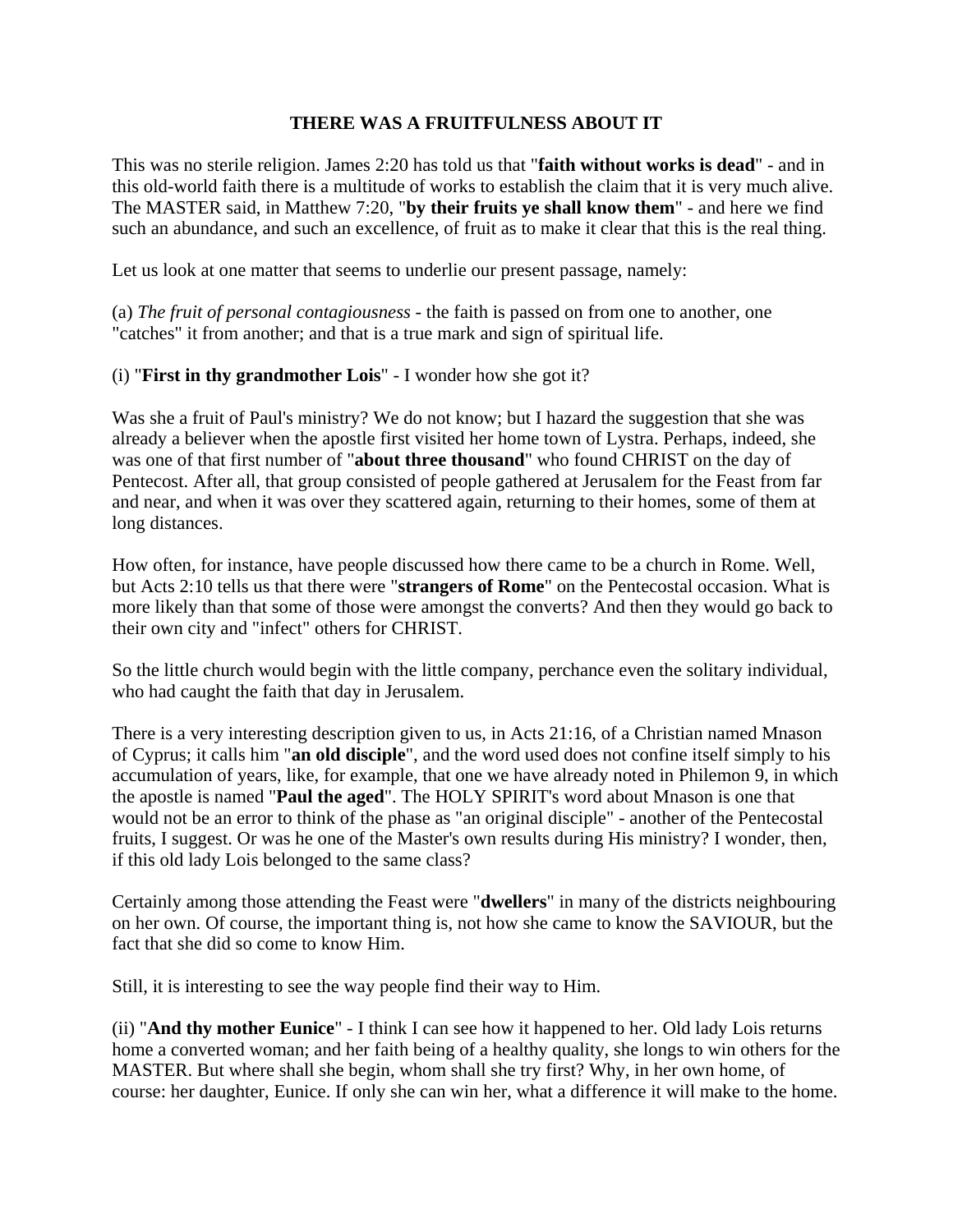It quite often happens that people who become Christians, and who have an urge to serve, are perplexed as to where they shall start.

The New Testament is clear and positive on that point. Why, this very Paul, in his First Epistle to Timothy 5:4, says, "**learn first to show piety at home**" - some find that the hardest place of all: but none will deny that it is the most natural place in which to commence.

And you will recall the most authoritative statement of all upon the subject, which we find in Mark 5:19. The MASTER has set Legion free - in body, and, as I believe, in soul as well: and now, even as the LORD JESUS is going down to embark in the boat, His new convert conceives the idea of going with Him on His mission, that he might, in his own person, be a witness to the truth of His word.

He would at once go as a missionary overseas: let the LORD speak of His power, and let him be a confirmation and illustration of the same. It was a fine thought: and I am quite sure that the SAVIOUR was pleased, even though He did not accept what he offered. As GOD said to David, in I Kings 8:18, about the building of the temple, "**thou didst well that it was in thine heart**," although He did not allow him to do it, so I feel certain was the LORD JESUS glad that Legion thought of going abroad as a missionary, even though He had other plans for him: "**Go home to thy friends, and tell them how great things the Lord hath done for thee**".

Home first: that is the Divine order, "**beginning at Jerusalem**," Luke 24:47 - your Jerusalem, your home town, your home, your family circle. So Lois began with Eunice. And the contagion spread.

(iii) "**In thee also**," we know that Paul was the one who was what we call the means of Timothy's conversion; yet we may be quite sure that he was not the sole means. People are, almost always, drawn to GOD by a chain - Paul was the last link, mother was another, grannie the "**first**".

I think some people are specially gifted, and used, to be last links: but all the links make their contribution.

The "**he that soweth, and he that reapeth**" of John 4:36 are two links in the harvest - he that "plougheth" was, perhaps the first link: and when the golden grain is garnered, all the "**may rejoice together**".

Let us see to it that we are touching people for GOD, having a share somehow in influencing them Christ-wards. If we are not used to be "last links" - let us make sure that we are not "missing links" in this great enterprise. Let us covet to be soul-winners, at whatever stage our winning contribution shall be made. So did the godly women of Timothy's home prepare him for Paul to give the finishing touch.

The apostle found it easy work to gather this fruit: It was ripe for picking when he got there. Ah yes, this Grandmotherly Religion was very much alive.

If, for further confirmation, we may stray away from our passage into more recent times, we may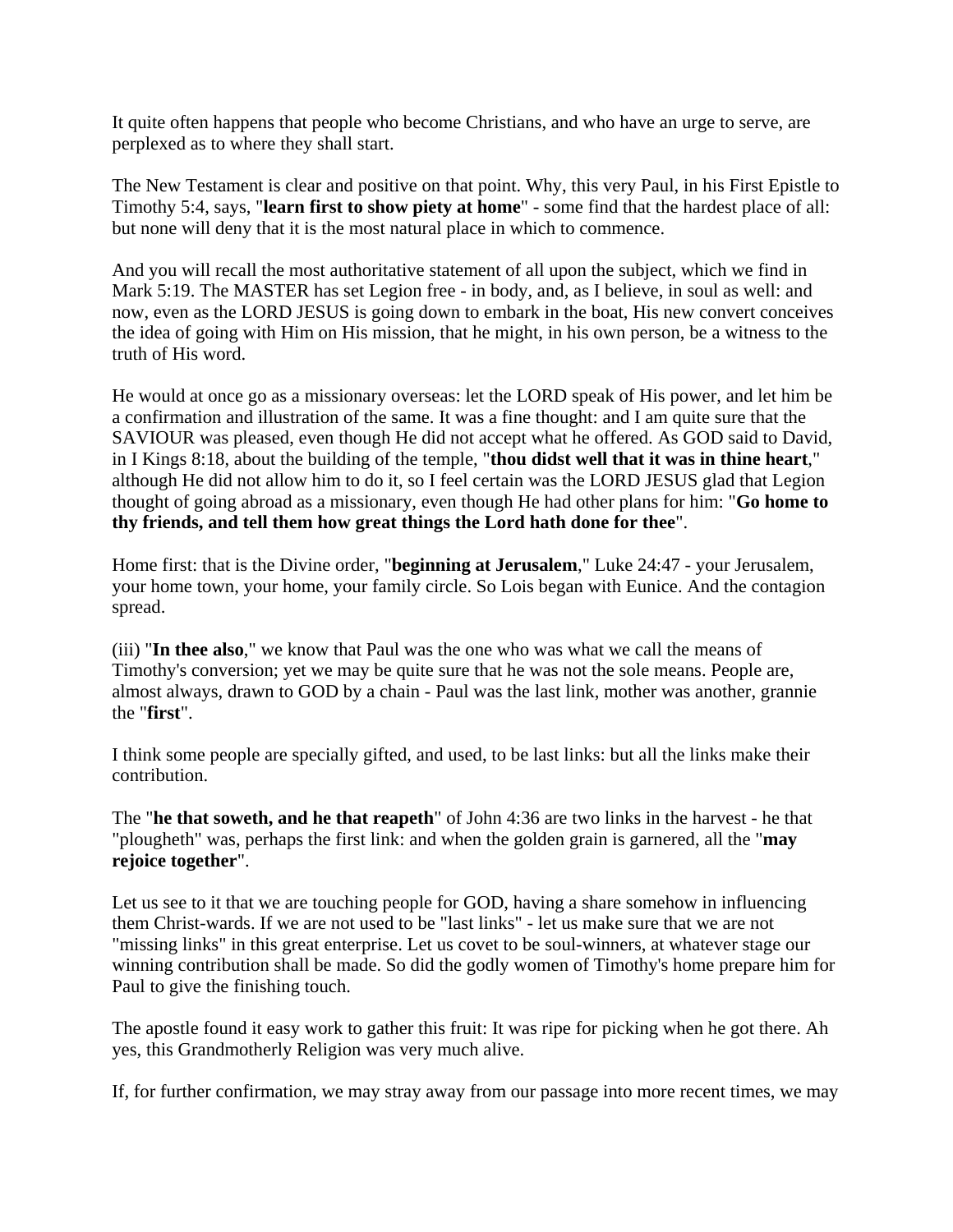consider what I may call:

(b) *The fruits of practical activity*. Have there been any real lasting effects, and results, from this old-fashioned religion? Some people sneer at it: wait a bit - has it done anything worth while? If not, let us all sneer, let us continue to sneer; but what are the facts? Well, think of:

(i) *Its social conscience*. Eminent persons exhort the Church these days on its social obligations; but this was a commonplace among early Evangelicals. The abolition of the Slave Trade, the passing of the Factory Acts, bear witness to the practical nature of their faith.

(ii) *Its missionary heart*. There has always been a deep concern for the heathen world, "**without Christ**". I do not observe much earnestness on this subject on the part of our sneerers. But the old Evangelical religion sent Carey abroad, and Henry Martin, and a host of others, and established great Societies for mission work, both at home and abroad.

(iii) *Its earnest spirit*. In spite of frequent accusations to the contrary, it has not been gloomy and dull, but it has viewed life's responsibility seriously, as something for which an account must be given to GOD; it has not dealt loosely and flippantly with GOD's Word, and GOD's Law, and GOD's Day, and GOD's Things; it has ever carried that grand word "Duty" in the very forefront of its mind.

(iv) *Its holy living*. Many of its representatives may have come far short of its ideals, but it has ever stressed the urgency of holiness, and earnestly sought it. The great Convention Movement for the Deepening of the Spiritual Life, which has brought such blessing throughout the world, is one of the results of this Old Faith.

What we have termed Grandmotherly Religion cannot be so unworthy after all, if it has produced such fruits. And now for another feature -

# **THERE WAS A FEARLESSNESS ABOUT IT**

(a) *No unworthy fear* - was there. "**God hath not given us the spirit of fear**", says Paul. Yet, if ever a man had reason, and excuse, for being afraid, it was young Timothy. Naturally timid as he was in himself; having upon his young shoulders the responsibilities and cares of his Ephesian church; face to face with all the perils and perplexities of a time of persecution - no wonder if he quaked before the situation in which he found himself.

However, Paul writes to brace him up; he assures him that he need not fear, with such a GOD above him, and before him, and behind him, and beneath him, and beside him, and within him. "**What time I am afraid, I will trust in Thee**", says David, in Psalm 56:3; but Paul would prefer the prophet's word for him, "**I will trust, and not be afraid**", Isaiah 12:2 - an attitude which, as a matter of fact, the Psalmist did also himself afterwards take up, in verses 4 and 11.

We will not dare to criticise Timothy for any tendency to fear, for are we not also much inclined that way? How often we refrain from some right word, or action, because we are so dreadfully afraid of what other people would think, or say, or do! Do we not hesitate again and again from starting upon some good course, or undertaking, because of that stupid fear of falling, of not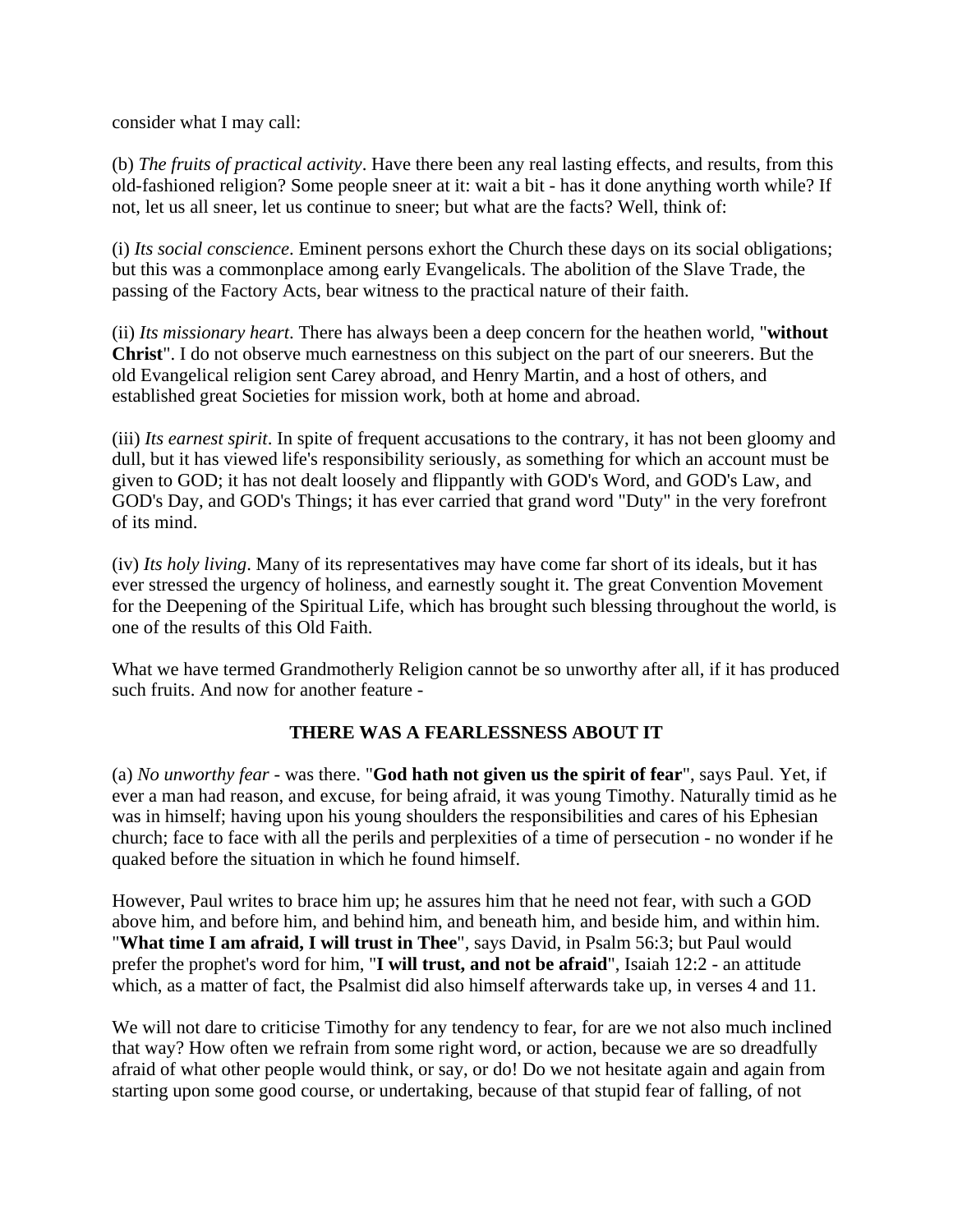being able, after all, to carry it out, or to keep it up! Are we not constantly halted, or crippled, in Christian endeavour because we are afraid of looking a fool! Well, this "**spirit of fear**" has no right to be there. As we think of the old worthies of past days, how completely free they were of all such unworthy feeling.

# Of course

(b) *A right fear* - was theirs. Was it Lord Shaftesbury of whom it was said that "He feared man so little, because he feared GOD so much"? The fear of GOD is a thing about which the Bible has so much to say: indeed, Psalm 111:10 and Proverbs 9:10 combine to impress upon us that "**the fear of the Lord is the beginning of wisdom**."

Yet this fear has very little place among the moderns. You have only to mark their flippant familiarity with GOD - a thing so different from the saint's blessed intimacy with the Most High, which is always accompanied by a reverent awe of Him.

The old religion was shot through with this godly fear. A number of elder boys were out together one time when some piece of mischief was proposed. On one of them refusing to join in, a companion said, "I suppose you're afraid that, if he finds out, your father will hurt you?" "No," was the reply, "I am only afraid I might hurt him." What a noble response; and that is, in part at least, what the fear of GOD really implies.

The presence of this fear, and the absence of all other fear, make up together that quality of fearlessness, which is such a marked feature of grandmotherly religion.

One last element is suggested by our present passage

# **THERE WAS A FORCEFULNESS ABOUT IT**

A distinction is drawn in verses 6-7 between the gifts and the gift; and it is when both the gifts and the gift are duly and fully employed that there comes into life that forcefulness that is so characteristic of old-time religion.

Think first of:

(a) *The gifts*. Qualities which "**God hath . . . given us**" instead of "**the spirit of fear**".

(i) "**Power**" - both for defensive and offensive purposes; both for the negative side, and the positive side, of the Christian life. A power so utterly, and so gloriously, adequate for every demand that will be laid upon us. Verily, "**if . . . God command thee so, then thou shalt be able to . . .**" (Exodus 18:23). How shall fear abide when such power confronts it?

(ii) "**Love**" - this beautifully balances that "**power**," which might otherwise be a somewhat hard and harsh quality. Qualities are, in this, like pictures - the one needs to be balanced with another. Hence you get "**the goodness and severity of God**," of which Romans 11:22 speaks. "**I will sing of mercy and judgment**," says David in Psalm 101:1. So love keeps power in proper perspective and proportion. Yet be it remembered that love is itself the greatest power of all. And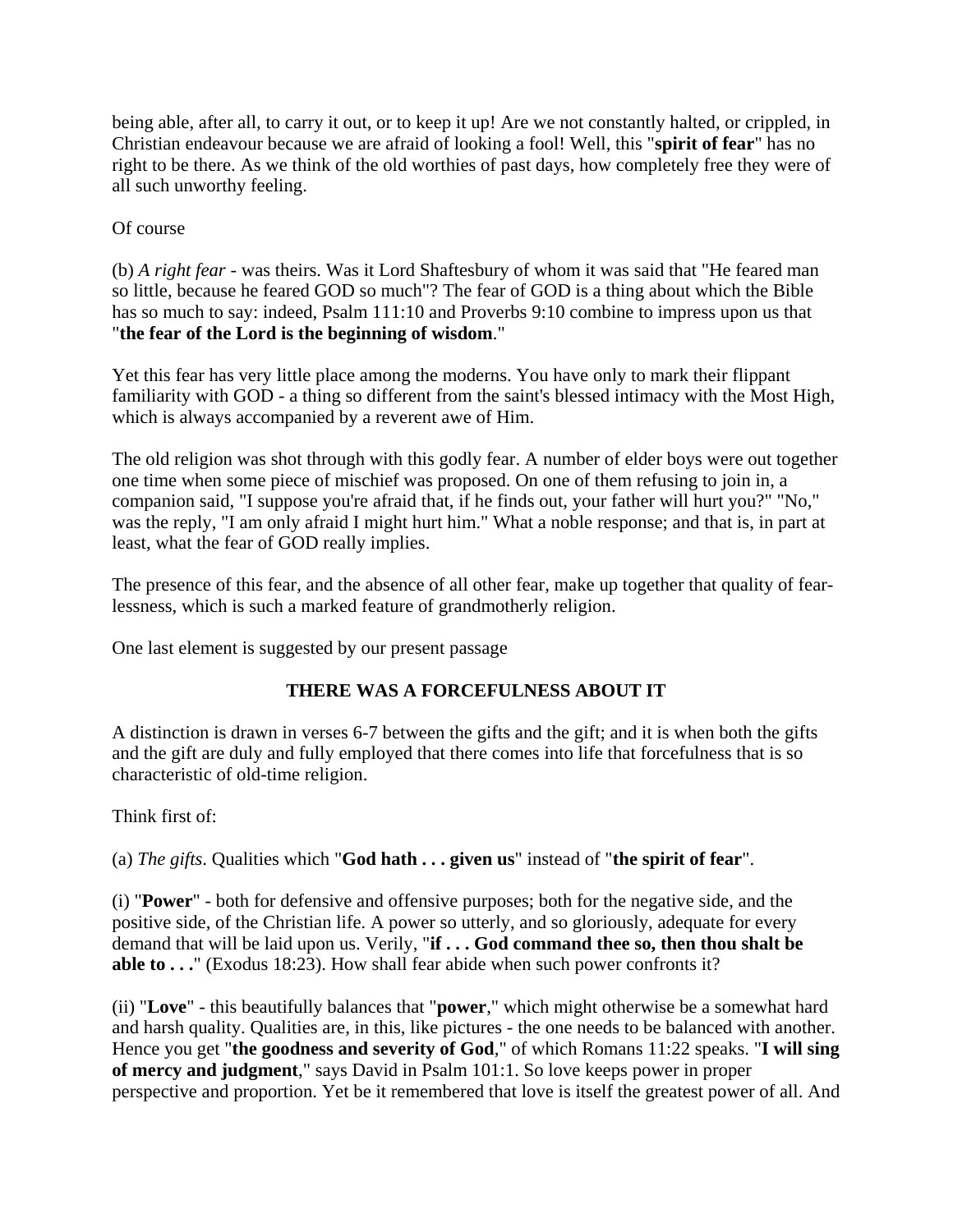### "**perfect love casteth out fear**," as I John 4:18 reminds us.

(iii) "**Sound mind**" - that does not give us an accurate conception of what the word means: which is "*discipline*" or "*self-mastery*" - the "*self-control*" not "**temperance**," of Galatians 5:23, though a different Greek word, is used there.

How infinitely more effective is a horse when its wild freedom gives place to a proper control. What a wholly revolutionised thing, will that wide-spread, sluggish water become if it is confined within narrow banks - able now in its swiftly-running energy to do things, and to turn things. It is all the difference between waters dissipated, or disciplined, that is suggested by this quality of self-mastery. Now it would seem that these three things are not characteristics to be struggled for. According to our passage they are qualities which "**God hath . . . given us**"; They are His gifts to us believers; they are there - to be reckoned on, to be acted on. What forcefulness they bring to the obedient Christian.

Then there is:

(b) *The Gift.* We have spelt this here with a capital, because it is not, like those others we have spoken of, a thing - but a Person. At least, that is my view.

(i) Timothy had been specially set apart with the "**putting on of . . . hands**". In the light of the constant use of this sign, it ill becomes any of us to make light of what seems to have been a God-given ordinance. Paul himself had been thus "separated" for his life's work, as we see in Acts 13:3; and now he has done the same for Timothy.

(ii) At that time he had received "**the gift of God**," the HOLY SPIRIT: that is, as I believe, an Anointing of the SPIRIT for the special service before him. It is necessary to look at the little word "**by**" in verse 6, lest we should imagine that it was the laying on of hands that conferred the Gift. The fact is, that the preposition in the Greek, when followed by the genitive case, as it is here, may legitimately be a preposition of time. We find it so, for example, in Acts 5:19, where "**by night**" means of course "during the night"; and the "**in three days**" of Matthew 26:61, is the same preposition and construction. This gives us, I think, the right to conclude that the laying on of hands does not of itself, as it were mechanically, and necessarily, do anything - it is not the Means of conferring the Gift, but the Moment which GOD chose for doing so. The distinction is not without importance.

(iii) In what sense is Timothy to "**stir up**" the Gift? The verb is a significant one:

Its main root means, "*Fire*," and two additions to it mean "Up" and "Life". So we have the figure of re-kindling a flame.

The HOLY SPIRIT is, of course, often likened in the Bible to fire - we think of "**the SPIRIT of burning**," in Isaiah 4:4, and of the "**tongues like as of fire**", in Acts 2:3. Though He is always in the believer, He may have only a little place; but when we are what Paul calls, in Ephesians 5:18, "**filled with the SPIRIT**", it means that He has, so to speak, blazed up to occupy the whole being. It is our recurring surrender of ourselves entirely to the LORD JESUS CHRIST that brings about that infinitely desirable state of affairs: this is the stirring up, the rekindling. When